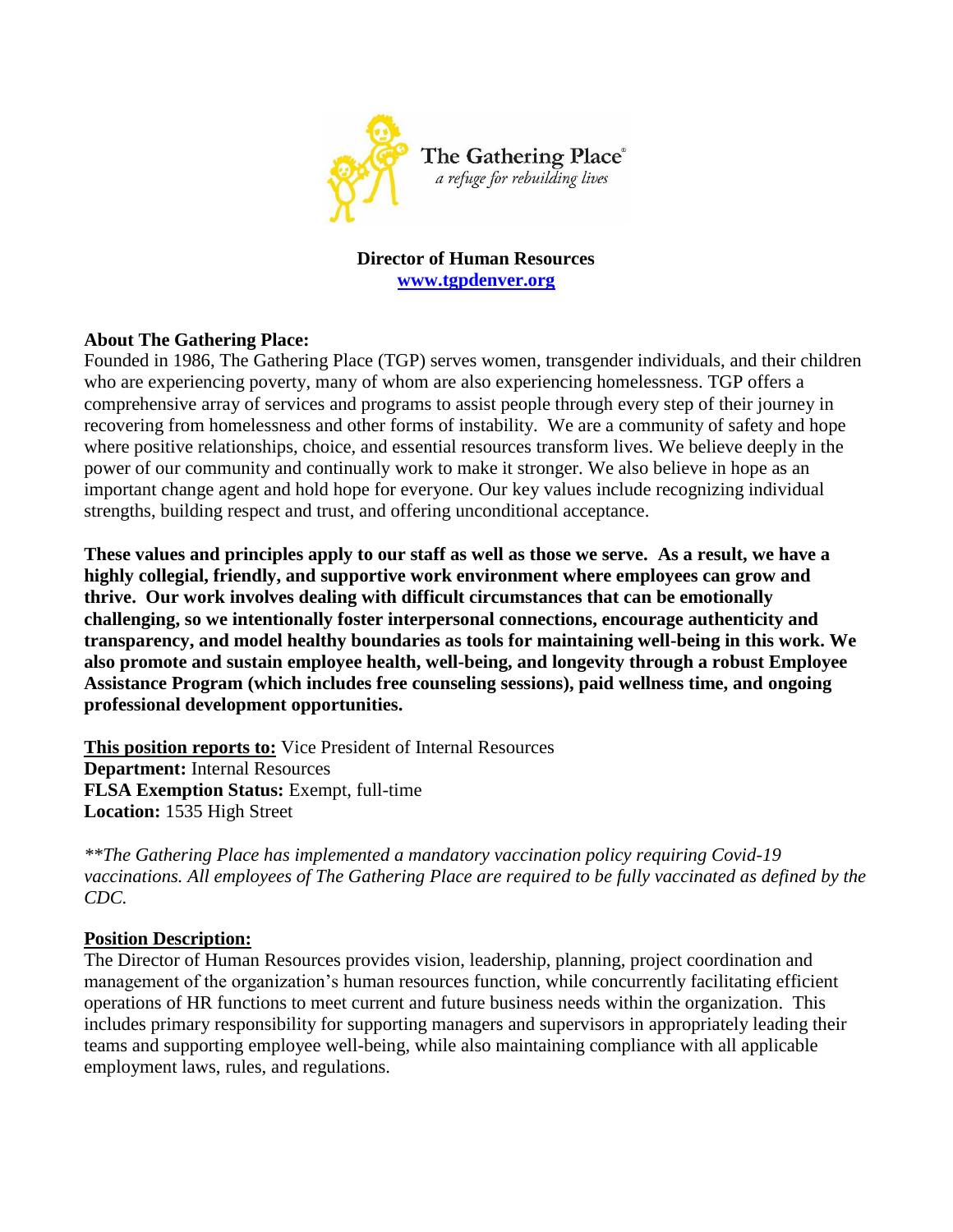The Director of Human Resources is also responsible for providing meaningful guidance and support to TGP's Executive Team in sustaining a healthy workplace culture and advancing equity, diversity, inclusion in the workplace. TGP is a growing organization, with approximately 20 employees at its 24/7 emergency shelter location, and approximately 30 employees at its day center and administrative headquarters.

## **Essential Duties/ Responsibilities:**

- Identify, recommend, and implement actions to promote and sustain a positive workplace culture where employees feel valued and respected, are prepared and equipped to excel in their roles, and are engaged and committed to fulfilling the organization's mission.
- Identify, recommend, and implement actions to advance the organization's efforts to improve diversity, equity, and inclusion in its workforce.
- Develop and administer the organization's performance development and performance management efforts and systems, ensuring they promote and sustain culture of feedback that includes routine support, coaching, and mentorship to enhance employee performance and support employee development.
- Administer the organization's overall compensation plan (including benefits) in a manner that maintains and enhances internal equity and external competitiveness.Make recommendations for updates to the compensation philosophy and total compensation package (pay and benefits) as needed.
- Maintain and update salary ranges annually for each position within the organization using local survey data benchmarks; participate in salary and benefits surveys in order to ensure the organization receives access to local benchmark data
- Formulate and recommend human resources policies and objectives for the organization with regard to employee relations; ensure the Employee Handbook reflects current company policies and meets all legal requirements.
- Monitor and ensure the organization's compliance with federal, state, and local employment laws and regulations, and recommended best practices; review and modify policies and practices as needed to maintain compliance.
- Maintain knowledge of trends, best practices, regulatory changes, and new technologies in human resources, talent management, and employment law; communicate changes in policy, practice, and resources to upper management.
- Ensure strong systems for secure and compliant retention and appropriate destruction of company records, including personnel files and other sensitive and important information.
- Create, maintain, and revise job descriptions
- Establish and maintain [standard hiring practices](http://humanresources.about.com/cs/selectionstaffing/a/hiringchecklist.htm) and procedures necessary to recruit, hire, and retain a [quality workforce,](http://humanresources.about.com/cs/performancemgmt/a/super_workforce.htm) prioritizing hiring of individuals who are representative of the population TGP serves; oversee recruitment efforts for all personnel including writing and placing job postings
- Administer and maintain TGP's new hire onboarding processes, including general new employee orientation.
- Process bi-weekly payroll for the organization by collecting internal payroll data and transmitting the data to our third party payroll company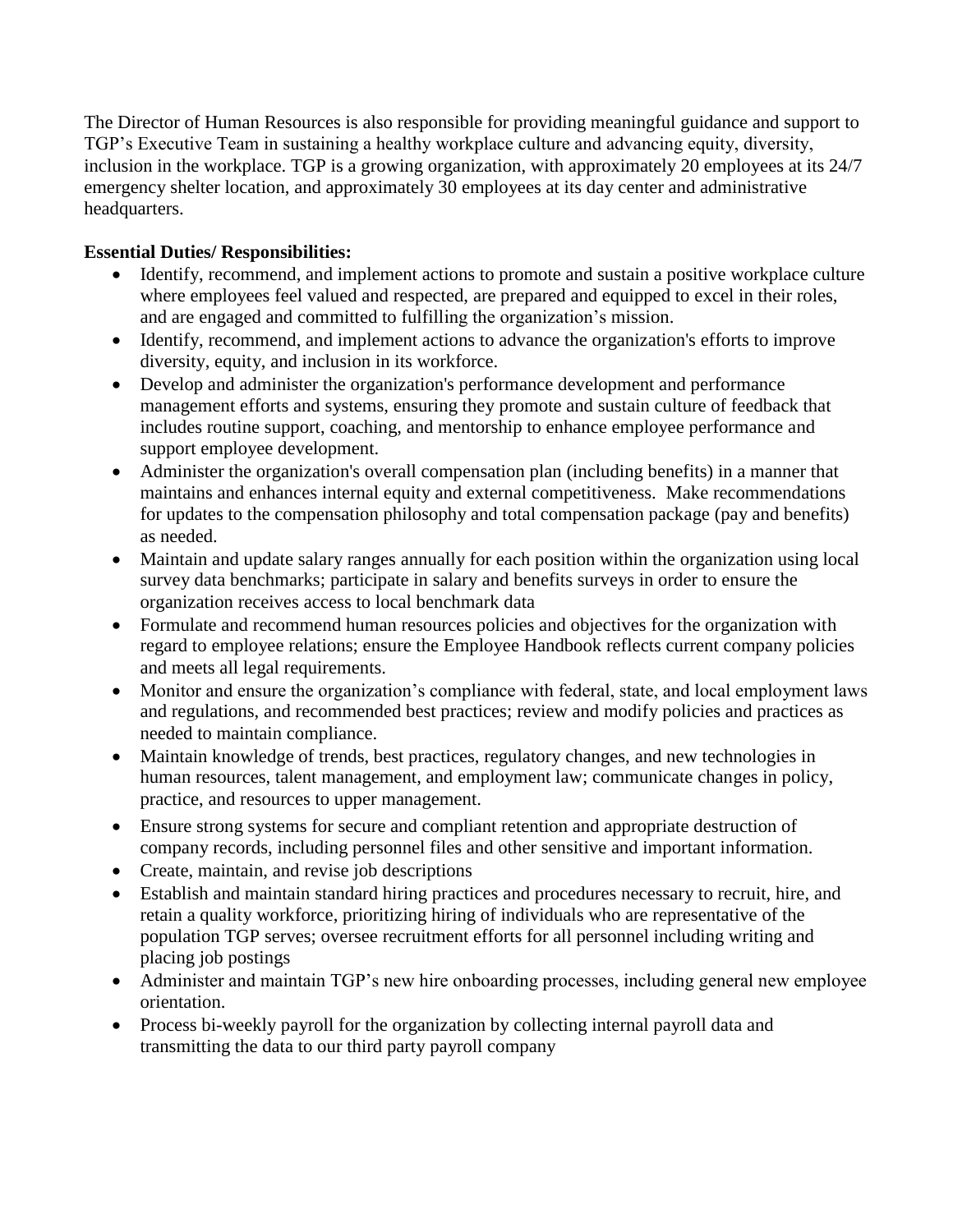- Administer and oversee training program for all employees, ensuring employees receive all required trainings (including refresher trainings) required for their position, and maintaining accurate records of training requirements and completion.
- Provide employee relations counseling to employees and managers as needed to address issues impacting employees' performance in the workplace
- Ensure managers and supervisors are appropriately trained to provide supervisory support to their direct reports in a way that conforms to organizational expectations as well as legal requirements.
- Generate reports of personnel and payroll data as needed, such as annual turnover/ retention reports and worker's compensation payroll reports
- Lead the implementation of agency health and wellness programs to promote retention, provide meaningful support to increase staff resilience and reduce burnout, and support overall employee well-being.

# **Supervisory Duties:** Directly supervises all HR support staff

# **Job Qualifications**

Knowledge, Skills and Ability

- Excellent oral and written communication skills
- Excellent interpersonal and negotiation skills
- Thorough knowledge and understanding of employment laws and HR best practices
- Experience in the administration of benefits and compensation programs and other Human Resources programs.
- Evidence of the practice of a high level of integrity, including impeccable confidentiality, and a sense of fairness and equity
- Excellent organizational skills and attention to detail
- Strong supervisory and leadership skills
- Ability to serve as a consultant and advisor to peers and members of the Executive Team
- Excellent computer skills in a Microsoft Office environment. Must include Excel and skills in record keeping

## **Education or Formal Training:**

- Bachelor's degree in Human Resources, Business Administration, or related field (or equivalent, directly relevant experience in lieu of a degree).
- PHR, SPHR, SHRM Certified Professional (SHRM-CP) or SHRM Senior Certified Professional (SHRM-SCP) credential preferred.

## **Experience:**

- At least five years' experience as a human resources professional leading a Human Resources team or function, with at least 2 years' supervisory experience
- Expertise in nonprofit human resources is preferred
- Experience leading HR functions in a workplace with 50+ employees highly preferred
- Individuals with lived experience of homelessness, housing instability, or poverty are encouraged to apply.